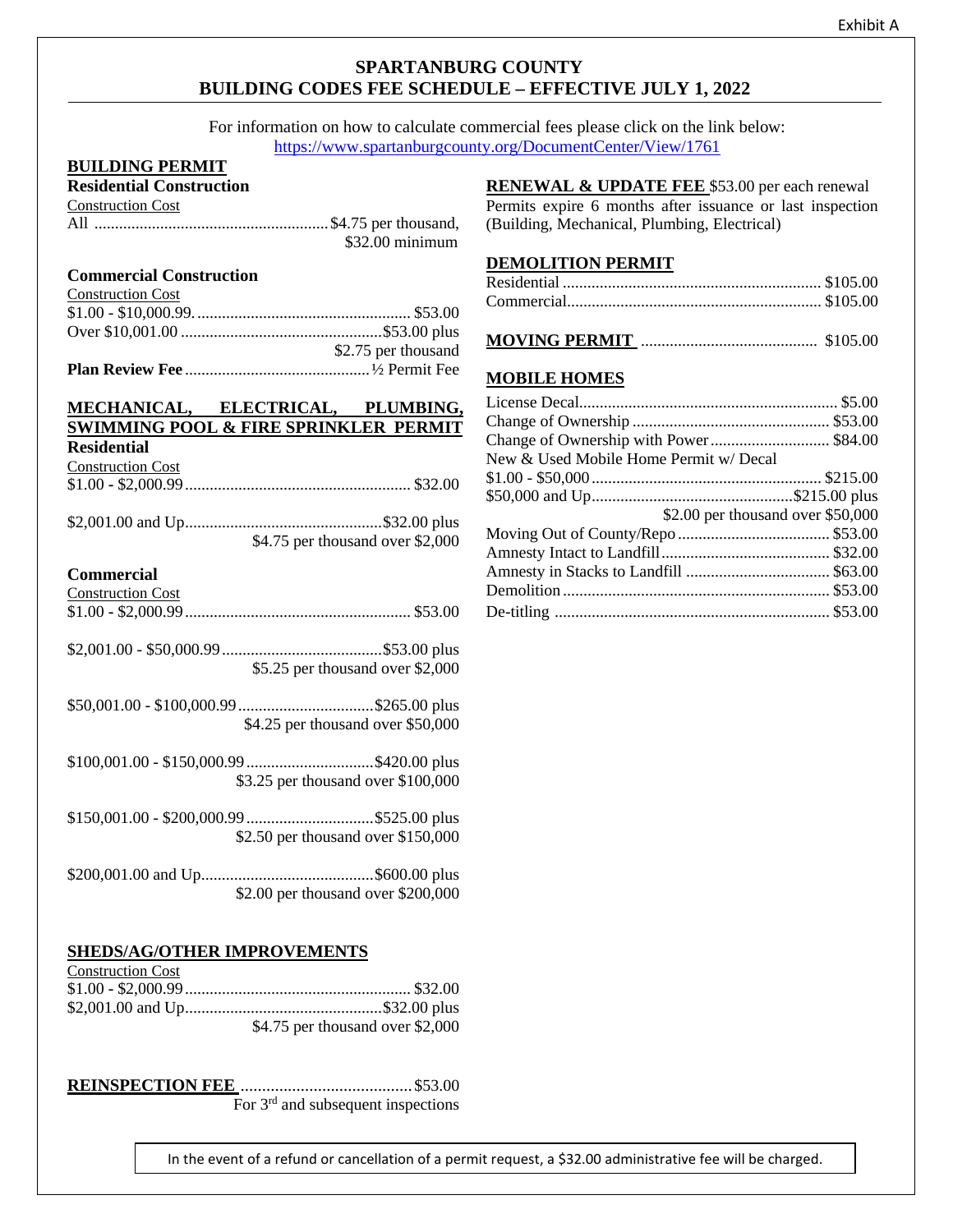## **SPARTANBURG COUNTY ENGINEERING (PUBLIC WORKS) FEE SCHEDULE - EFFECTIVE JULY 1, 2022**

| <b>Category</b>                         | <b>Standard</b>                                                                                                                                             | <b>Plan Review Fees</b>                                                                         | <b>Land Disturbance Fees</b> |
|-----------------------------------------|-------------------------------------------------------------------------------------------------------------------------------------------------------------|-------------------------------------------------------------------------------------------------|------------------------------|
| COMMERCIAL                              | Land disturbance greater than<br>5000 Sq. Ft. but less than 1 Acre                                                                                          | N/A                                                                                             | \$50 Per Project **          |
|                                         | Land disturbance that is 1 Acre or<br>greater                                                                                                               | $$1,000*$                                                                                       | \$140 Per Disturbed Acre **  |
|                                         | Public or private development<br>that includes new road and/or<br>storm water infrastructure<br>review and has a total<br>disturbance of 1 Acre or greater  | $$1,500*$                                                                                       | \$100 Per Disturbed Acre **  |
| RESIDENTIAL<br><b>DEVELOPMENT</b>       | Public or private development<br>that includes new road and/or<br>storm water infrastructure<br>review and has a total<br>disturbance less than 1 Acre      | \$750 *                                                                                         | N/A                          |
|                                         | Lot development, summary plat<br>review, &/or lot grading that<br>does not include new road<br>and/or storm water<br>infrastructure review                  | \$50 Per Lot*                                                                                   | N/A                          |
|                                         | Utility Installation                                                                                                                                        | $$1,000*$                                                                                       | \$140 Per Disturbed Acre **  |
| <b>OTHER</b>                            | <b>Clearing and Grubbing</b>                                                                                                                                | Based on Proposed Use of Property at Time<br>of Submittal<br>(Either Commercial or Residential) |                              |
| <b>ADDITIONAL PLAN</b><br><b>REVIEW</b> | Minor modification: requires<br>less than 3 hours of field<br>investigation and plan review<br>services                                                     | \$400 *                                                                                         | N/A                          |
|                                         | Major modification: requires<br>more than 3 hours of field/plan<br>review                                                                                   | $$1,000*$                                                                                       | N/A                          |
|                                         | Plan resubmittal: Required if a<br>special meeting is necessary<br>after reviewing the submittal<br>and/or the plans require more<br>than two re-submittals | $$1,000*$                                                                                       | N/A                          |

\*Fees paid to Public Works Department and must be included with the submittal package (checks made payable to Spartanbug County).

\*\*Fees paid to the Planning Department at the issuance of a grading permit. Fees are not paid with the initital project submittal package.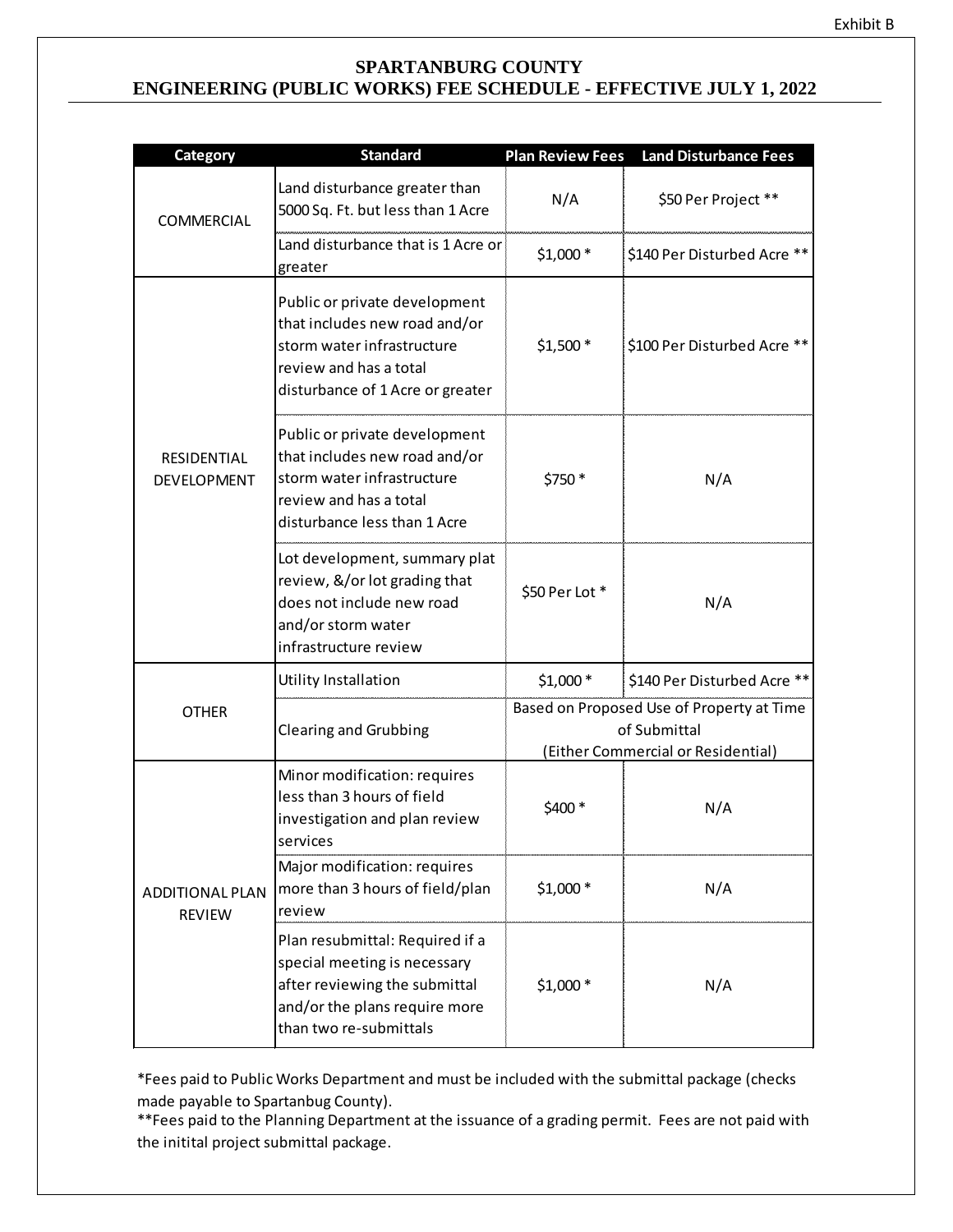## **SPARTANBURG COUNTY PARKS DEPARTMENT FEE SCHEDULE – EFFECTIVE JULY 1, 2022**

| <b>Fee Name</b>                                        | <b>Standard Base/Category</b>                                                                                                                     | <b>County Fee</b>                                                                                                                                                                                                                                                                                                                              |
|--------------------------------------------------------|---------------------------------------------------------------------------------------------------------------------------------------------------|------------------------------------------------------------------------------------------------------------------------------------------------------------------------------------------------------------------------------------------------------------------------------------------------------------------------------------------------|
| 50+ Program Fees                                       | Variable - depending on program                                                                                                                   | Program expense (fuel + tickets +<br>materials, supplies + meals) x 120%<br>/minimum number of participants                                                                                                                                                                                                                                    |
| <b>ACE (After-Class</b><br>Enrichment) Program<br>Fees | <b>Various Locations</b>                                                                                                                          | \$25 Non-Refundable Registration Fee;<br>\$50 per week or \$30 per week (if<br>attending 3 days or less). 50% discount<br>to school personnel in host schools, 25%<br>discount to school district personnel in<br>host school districts, 50% discount to all<br>County employees. \$18 per day for days<br>when schools are out (no discount). |
| Adventure Camp Fee                                     | Weekly fees for "Adventure Camp,"                                                                                                                 | \$45 Non-refundable registration fee per                                                                                                                                                                                                                                                                                                       |
|                                                        | oriented around Outdoor Recreation                                                                                                                | week; \$150 per week                                                                                                                                                                                                                                                                                                                           |
| <b>Batting Cage Rental Fee</b>                         | <b>Batting Cage</b>                                                                                                                               | \$20 per hour                                                                                                                                                                                                                                                                                                                                  |
| <b>Business Permit</b>                                 | Business permit for organizations<br>seeking to sell products / services at a<br>Spartanburg County park / facility                               | \$50 - \$300 per event                                                                                                                                                                                                                                                                                                                         |
| Chair Rental                                           | <b>Outdoor Wedding Chairs</b>                                                                                                                     | \$2 per chair per event                                                                                                                                                                                                                                                                                                                        |
|                                                        | Cleveland Park - Milliken Place Shelter                                                                                                           | \$25 - \$75 per 4 hour time block                                                                                                                                                                                                                                                                                                              |
|                                                        | Cleveland Park - Playground Barn                                                                                                                  | \$50 - \$125 per 4 hour time block                                                                                                                                                                                                                                                                                                             |
|                                                        | Cleveland Park -- Birthday Pavilion                                                                                                               | \$25 - \$50 per 4 hour time block                                                                                                                                                                                                                                                                                                              |
|                                                        | Cleveland Park - Island Gazebo                                                                                                                    | \$200 per 2 hour time block                                                                                                                                                                                                                                                                                                                    |
| <b>Cleveland Park Rental</b><br>Fees                   | Cleveland Park - Lakeside Amphitheater                                                                                                            | \$200 per 2 hour time block                                                                                                                                                                                                                                                                                                                    |
|                                                        | Cleveland Park -- Waste Management<br>Shelter                                                                                                     | \$25 - \$75 per 4 hour time block                                                                                                                                                                                                                                                                                                              |
|                                                        | Cleveland Park Event Center - Lower<br>Level                                                                                                      | \$50 - \$150 per hour                                                                                                                                                                                                                                                                                                                          |
|                                                        | Cleveland Park Event Center - Upper<br>Level                                                                                                      | \$75 - \$200 per hour                                                                                                                                                                                                                                                                                                                          |
| <b>Congregate Dining</b>                               | Meal                                                                                                                                              | Based on eligibility rates from<br>Lieutenant Governor's Office                                                                                                                                                                                                                                                                                |
| <b>Field Grooming</b>                                  | Optional field "machinery" grooming for<br>tournaments                                                                                            | \$100 per field/ per day                                                                                                                                                                                                                                                                                                                       |
| Field / Court Rental                                   | Field / Court Rental (This includes<br>developmental, "travel teams" and any<br>teams or tournament groups using fields<br>for practice or games) | \$20 per hour plus \$25 per hour for lights<br>(if renting 15+ hours on one rental<br>request - 50% discount on hourly rental<br>rate); Field setup: Diamond fields - \$70,<br>Rectangle fields - \$100; Field lining:<br>Diamond fields - \$20, Rectangle fields -<br>\$50                                                                    |
| <b>Fitness Center Fees</b>                             | Fitness Center Membership                                                                                                                         | \$10 per month or \$100 per year. 50%<br>discount to all County employees or<br>employees of organizations that own<br>County operated centers as a facility<br>safety / employee wellness tool.<br>Additional \$10 registration/key fob fee.<br>Replacement key fobs are \$10 each (no<br>discount on key fobs)                               |
| Lake Cooley Outdoor                                    | Multi-purpose Room                                                                                                                                | \$50 - \$125 per hour                                                                                                                                                                                                                                                                                                                          |
| Center                                                 | <b>Picnic Shelters</b>                                                                                                                            | \$25 - \$75 per 8 hour time block                                                                                                                                                                                                                                                                                                              |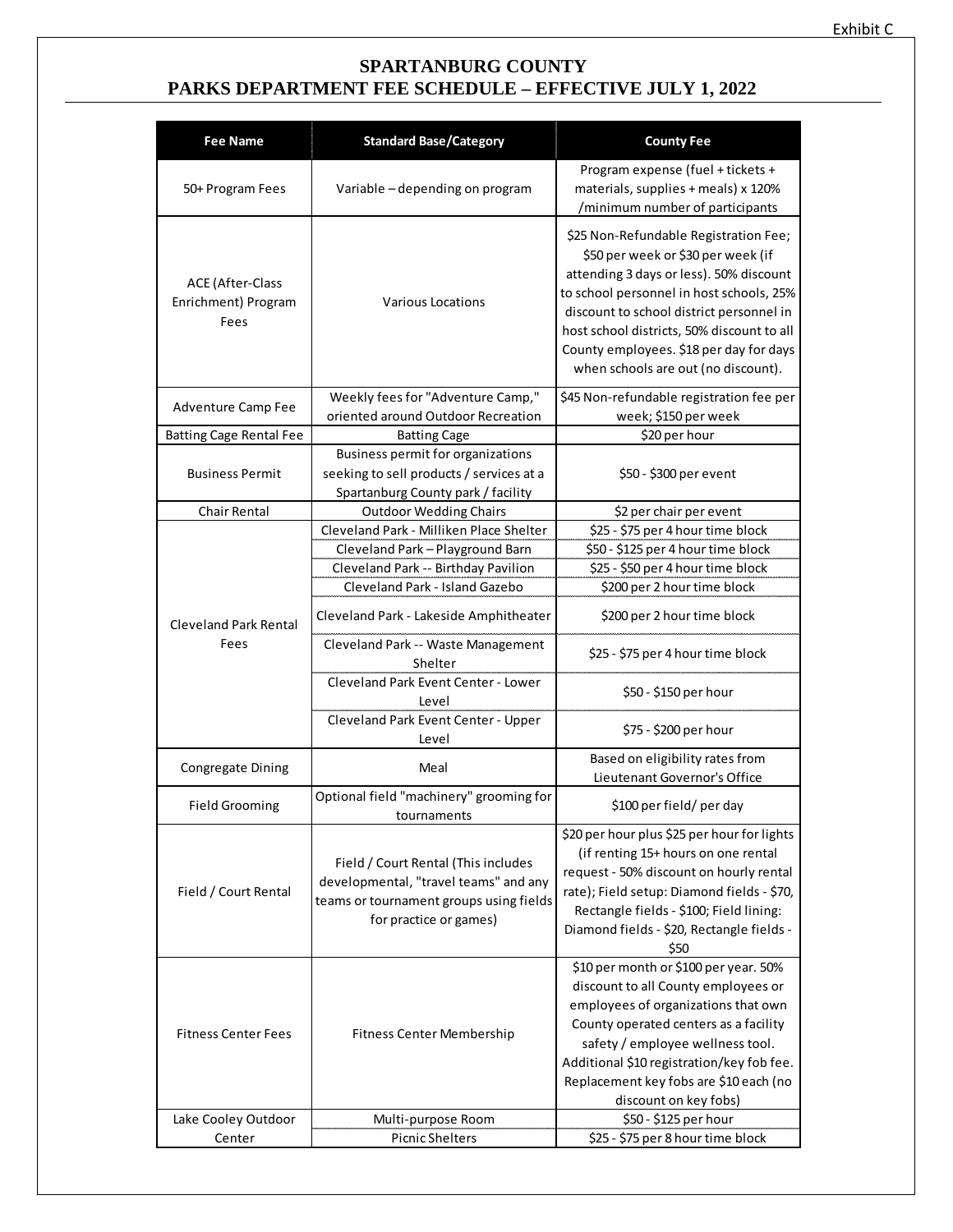## **SPARTANBURG COUNTY PARKS DEPARTMENT FEE SCHEDULE – EFFECTIVE JULY 1, 2022**

| <b>Fee Name</b>               | <b>Standard Base/Category</b>                                 | <b>County Fee</b>                            |
|-------------------------------|---------------------------------------------------------------|----------------------------------------------|
|                               | <b>Adult Sports</b>                                           | Varied by league (\$50 - \$550)              |
| League Fees                   | Youth Sports                                                  | \$10 per participant/ per season             |
| Multiple                      | Equipment Rental (kayaks,<br>paddleboards, paddleboats, etc.) | \$10 - \$50 per hour                         |
|                               |                                                               | Program expense (supplies, travel, etc.)     |
| <b>Outdoor Recreation Fee</b> | Variable - depending on program cost                          | x 120%/ minimum number of                    |
|                               |                                                               | participants                                 |
|                               |                                                               | \$150 - \$1,000 per day/event depending      |
| Park Rental Fee               | Rental of areas within parks for private                      | on park, staffing, and public access         |
|                               | events                                                        | impact                                       |
| Permit Fee                    | Alcohol Service                                               | \$100 per event                              |
|                               | Aerobics, Arts, Computer, Dance, Dog                          |                                              |
| Program Fees                  | Obedience, Music, Test Prep, Zumba,                           | Variable depending on program expense        |
|                               | etc.                                                          |                                              |
|                               | Large Park Shelter Rental                                     | \$50 - \$75 per 3 or 4 hour time block       |
| <b>Rental Fees - Other</b>    | Meeting Room                                                  | \$50 - \$100 per hour                        |
|                               | Small Park Shelter Rental                                     | \$15 - \$50 per 4 hour time block            |
|                               | Refundable Security Deposit -                                 | \$35 - \$150 equal to the hourly rental rate |
|                               | Community/Recreation Center facility                          |                                              |
| <b>Security Deposit</b>       | Refundable Security Deposit - Cleveland                       | \$200 Upper Level; \$150 Lower Level         |
|                               | Park Event Center                                             |                                              |
|                               | Refundable Security Deposit -                                 | \$1,000 per tournament contract              |
|                               | Tournament                                                    |                                              |
|                               |                                                               | Actual cost; no markup (normally \$30 -      |
| Security Fee                  | <b>Event Security</b>                                         | \$50 per hour per law enforcement            |
|                               |                                                               | officer)                                     |
|                               |                                                               | Program expense (materials, supplies,        |
| Special Event                 |                                                               | services + meals, if any) x 120%             |
| <b>Registration Fees</b>      | Variable - depending on program cost                          | /minimum number of participants              |
|                               |                                                               | (rounded up to the nearest whole             |
|                               |                                                               | dollar)                                      |
|                               | Registration                                                  | \$45 Non-refundable registration fee;        |
| Summer Camp Fee               | Weekly fees for Summer Camp                                   | \$90 per week. 50% discount to all County    |
|                               | participation                                                 | employees.                                   |
|                               |                                                               | Diamond fields: \$130 - \$200 per field/per  |
| <b>Tournament Fee</b>         | Rental of fields for tournament (includes                     | day                                          |
|                               | field set-up, lines, staff, and lights)                       | Rectangular fields: \$160 - \$240 per field/ |
| Concessions                   | Variable - based on cost of item                              | per day<br>Variable - based on cost of item  |
| League Fees                   | Individual Sport                                              | \$12 per participant/per season              |
|                               |                                                               | \$25 non-refundable registration fee.        |
| Chesnee After School          | Chesnee ACE program fees                                      | Weekly fee varied (\$30 / \$15 / \$5) based  |
| Program                       |                                                               | on scholarship eligibility                   |
|                               | Multi-purpose room w/ kitchen                                 | \$35 - \$75 per hour                         |
| <b>Community Centers</b>      | Classroom                                                     | \$35 - \$55 per hour                         |
|                               | Gym                                                           | \$55 - \$75 per hour                         |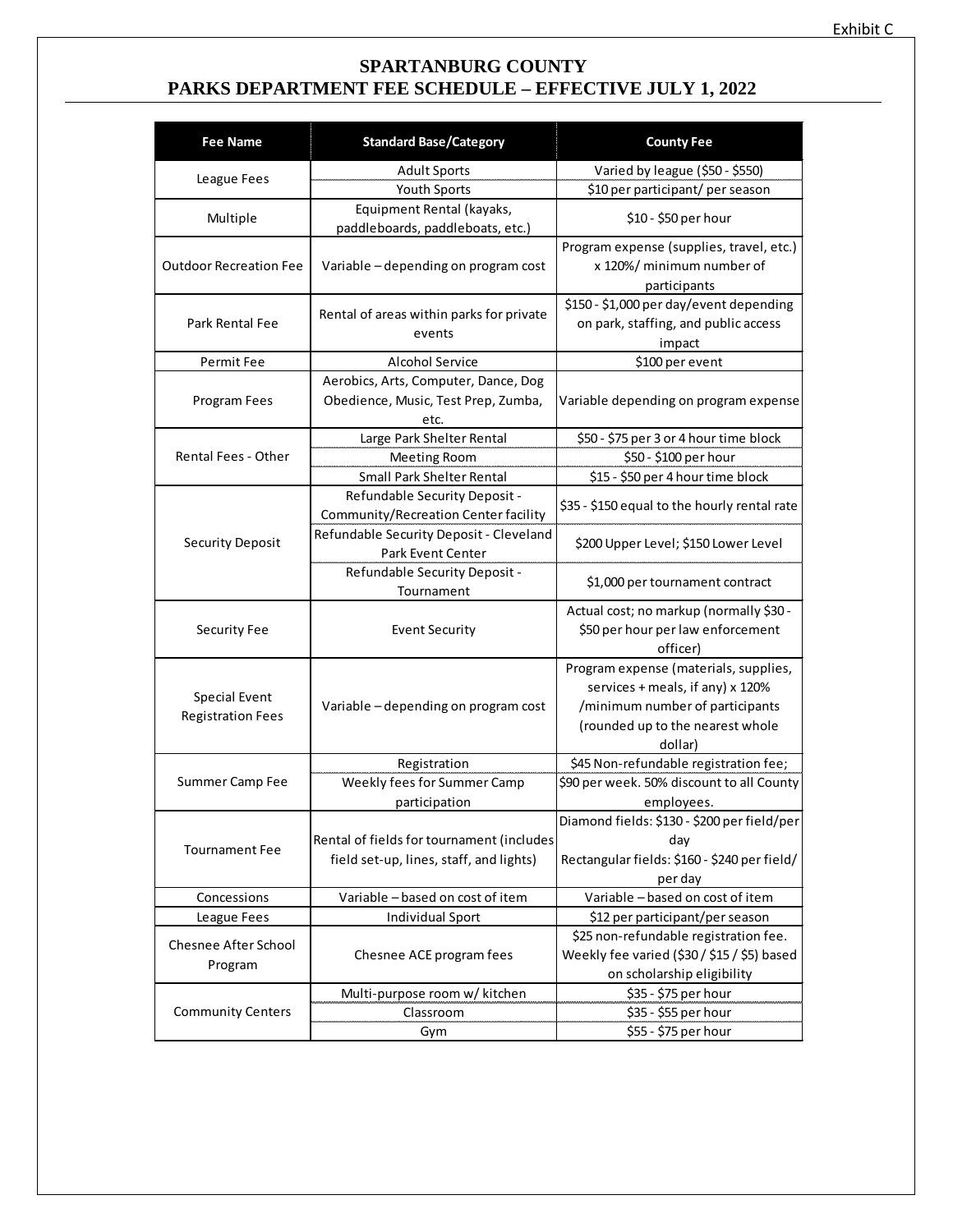## **SPARTANBURG COUNTY PLANNING AND DEVELOPMENT DEPARTMENT FEE SCHEDULE – EFFECTIVE JULY 1, 2022**

## **Unified Land Management Ordinance**

### **MINOR LAND DEVELOPMENT (ULMO)**

### Minor Land Site Plan

#### Minor Land Site Plan- Conditional Use

### **MAJOR LAND DEVELOPMENT (ULMO)**

| Major Land Development Site Plan (incl. Preliminary for |  |
|---------------------------------------------------------|--|
| <i>Townhomes</i> )                                      |  |
|                                                         |  |
|                                                         |  |
|                                                         |  |

| Major Land Development Site Plan - Conditional Use |  |
|----------------------------------------------------|--|
|                                                    |  |
|                                                    |  |

### Major Land Development Site Plan - Mixed Use

| Mixed Use – Residential Only\$1,000.00 |  |
|----------------------------------------|--|

### **MAJOR AND MINOR LAND DEVELOPMENTS**

*The above fees are based on the square footage of buildings. Mining, Landfill, Race Track and other such uses for which the primary function is located outdoors shall be charged by the square footage of land utilized for the primary use.*

Major Land Development – Final........................ \$158.00

### **VARIANCE/APPEAL-ULMO**

| (This fee applies to each variance or appeal requested.) |  |
|----------------------------------------------------------|--|

## **Other Fees**

| Compliance Letter/Administrative Determination \$50.00      |  |
|-------------------------------------------------------------|--|
| Compliance Review -                                         |  |
| Existing Site Same fee as for new project                   |  |
| Letter of Credit/Surety (Plat or Site Plan) \$105.00        |  |
| Plat/Site Plan Revision (after the first revision) \$105.00 |  |

Inspection Fee (after second) ................................\$53.00 Pre-Application Meeting .........................................\$0.00

## **Subdivision Ordinance** *(effective 01/01/2020)*

| Plat - Land Division -                                     |  |
|------------------------------------------------------------|--|
| No Public Infrastructure\$0.00 per plat review             |  |
|                                                            |  |
|                                                            |  |
| Preliminary Plat submission                                |  |
|                                                            |  |
|                                                            |  |
|                                                            |  |
|                                                            |  |
| Surety Plat submission and Agreement\$105.00               |  |
|                                                            |  |
| Revised Plat submission (after first submission)  \$105.00 |  |
|                                                            |  |
| (if preliminary submitted prior to $01/01/2020$ )          |  |
|                                                            |  |
|                                                            |  |

### **VARIANCE/APPEAL - SUBDIVISIONS**

| (This fee applies to each variance or appeal requested.) |  |
|----------------------------------------------------------|--|

## **Performance Zoning Ordinance** (**Southwest Planning Area only except as noted)**

### **Zoning Permit Review**

| Single Family Residential Home\$0.00         |  |
|----------------------------------------------|--|
|                                              |  |
|                                              |  |
| Second Residential Structure Approval \$0.00 |  |
| Subdivisions (Zoning Review Fee) \$0.00      |  |

All Non-Residential Uses (Except as Listed Below)

| Non-Residential-Conditional Uses, Special Exceptions, |  |
|-------------------------------------------------------|--|
| Extensive Uses, and Administrative Modifications      |  |
|                                                       |  |
|                                                       |  |
|                                                       |  |

Cell Tower ..................................................... \$525.00

### **ALL SITE PLANS**

*The above fees are based on the square footage of buildings. Mining, Landfill, Race Track and other such uses for which the primary function is located outdoors shall be charged by the square footage of land utilized for the primary use.*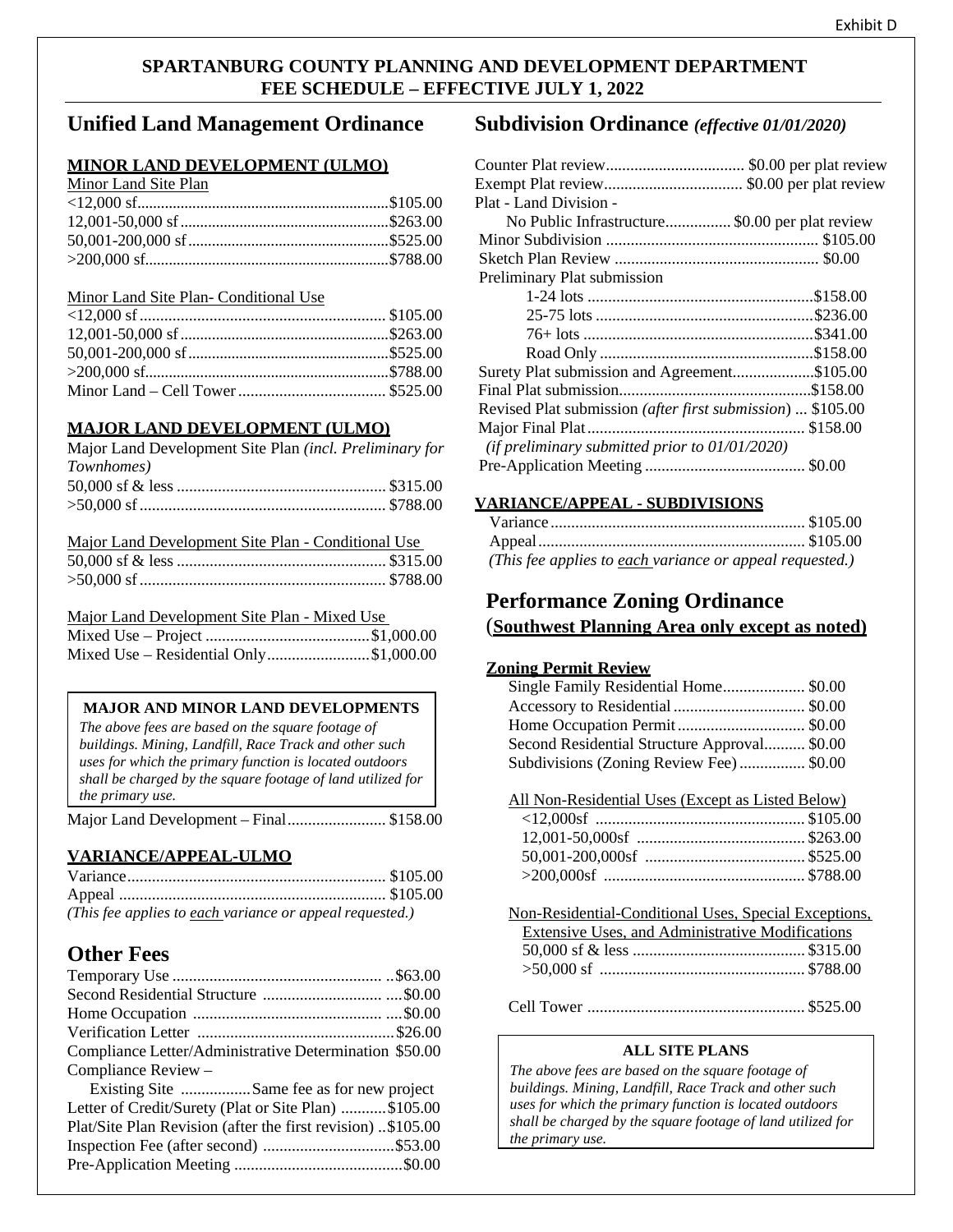## **SPARTANBURG COUNTY PLANNING AND DEVELOPMENT DEPARTMENT FEE SCHEDULE – EFFECTIVE JULY 1, 2021**

| Revised Site Plan submission                             |  |
|----------------------------------------------------------|--|
|                                                          |  |
|                                                          |  |
| Letter of Credit/Surety (Plat or Site Plan)  \$105.00    |  |
| Plat/Site Plan Revision (after first revision)  \$105.00 |  |
|                                                          |  |

## **Sketch Plan Review** ........................................... \$ 0.00

### **Sign Permit Review** *(Countywide)*

| Business |
|----------|
|          |
|          |

| $(excludes residual development signs)  $53.00$ |  |
|-------------------------------------------------|--|
| Temporary, if applicable \$105.00               |  |
|                                                 |  |

### **Landscape Permit**

| (Subdivisions and Attached Residential Projects) |  |
|--------------------------------------------------|--|
|                                                  |  |

| <b>Zoning Restrictions Compatibility Waivers (each form)</b> |  |
|--------------------------------------------------------------|--|
| Residential (Consent Agreement)  \$53.00                     |  |
| Nonresidential (Consent Agreement) \$79.00                   |  |
| Development Plat (review of Planned Developments             |  |
| and Mixed Use documents to be recorded)\$105.00              |  |

**Zoning Special Exception Request**................... \$525.00

| Zoning Map Amendment Request  \$525.00 |  |
|----------------------------------------|--|
| (plus \$25.00 for each sign posting)   |  |

### **VARIANCE/APPEAL-PZO**

| (This fee applies to each variance or appeal requested.) |  |
|----------------------------------------------------------|--|

### **OTHER ZONING FEES**

| Zoning Inspection Fee (after second)  \$53.00 |  |
|-----------------------------------------------|--|
|                                               |  |

### **Zoning Verification (PZO and ULMO)**

| Compliance Letter/Administrative Determination \$50.00 |  |
|--------------------------------------------------------|--|
| Compliance Review $-$                                  |  |

Existing Site ............Same fee as for new project

### **ANNUAL FEES (ULMO and PZO)**

| (A late fee equal to half of the original fee will accrue monthly for |  |
|-----------------------------------------------------------------------|--|
| fees not paid.)                                                       |  |
|                                                                       |  |
| (A late fee equal to half of the original fee will accrue monthly for |  |
| fees not paid.)                                                       |  |

#### Annual Mobile Home Park Fee

| <b>Park Size</b>        | <b>Base Rate</b> | + Per MHP<br><b>Space</b> |
|-------------------------|------------------|---------------------------|
| 10 or fewer MHP spaces  | \$53.00          | \$5.00                    |
| More than 10 MHP spaces | \$105.00         | \$5.00                    |

*(Unified Land Management Ordinance Amendment adopted in May 2012. Monthly late fees are equal to half the base rate charged for the Park.)*

### **OTHER FEES MISCELLANEOUS PRODUCTS** *(Sales Tax will be added)*

| Comprehensive Plan (CD) (No paper copies)  \$10.00 |  |
|----------------------------------------------------|--|
| Unified Land Management Ordinance\$15.00           |  |
| Performance Zoning Ordinance \$15.00               |  |
|                                                    |  |
| (Free PDF Format on Website.)                      |  |

## **Maps (GIS)**

| $8\frac{1}{2}x11$ \$ 2.00  w/aerial  \$4.00 |  |  |
|---------------------------------------------|--|--|
|                                             |  |  |
| 17x22 (ANSI C). \$7.00 w/aerial  \$14.00    |  |  |
| 22x34 (ANSI D) \$10.00 w/aerial  \$20.00    |  |  |
| 34x44 (ANSI E). \$15.00 w/aerial  \$25.00   |  |  |

### **Plat Copies**

#### **Copies**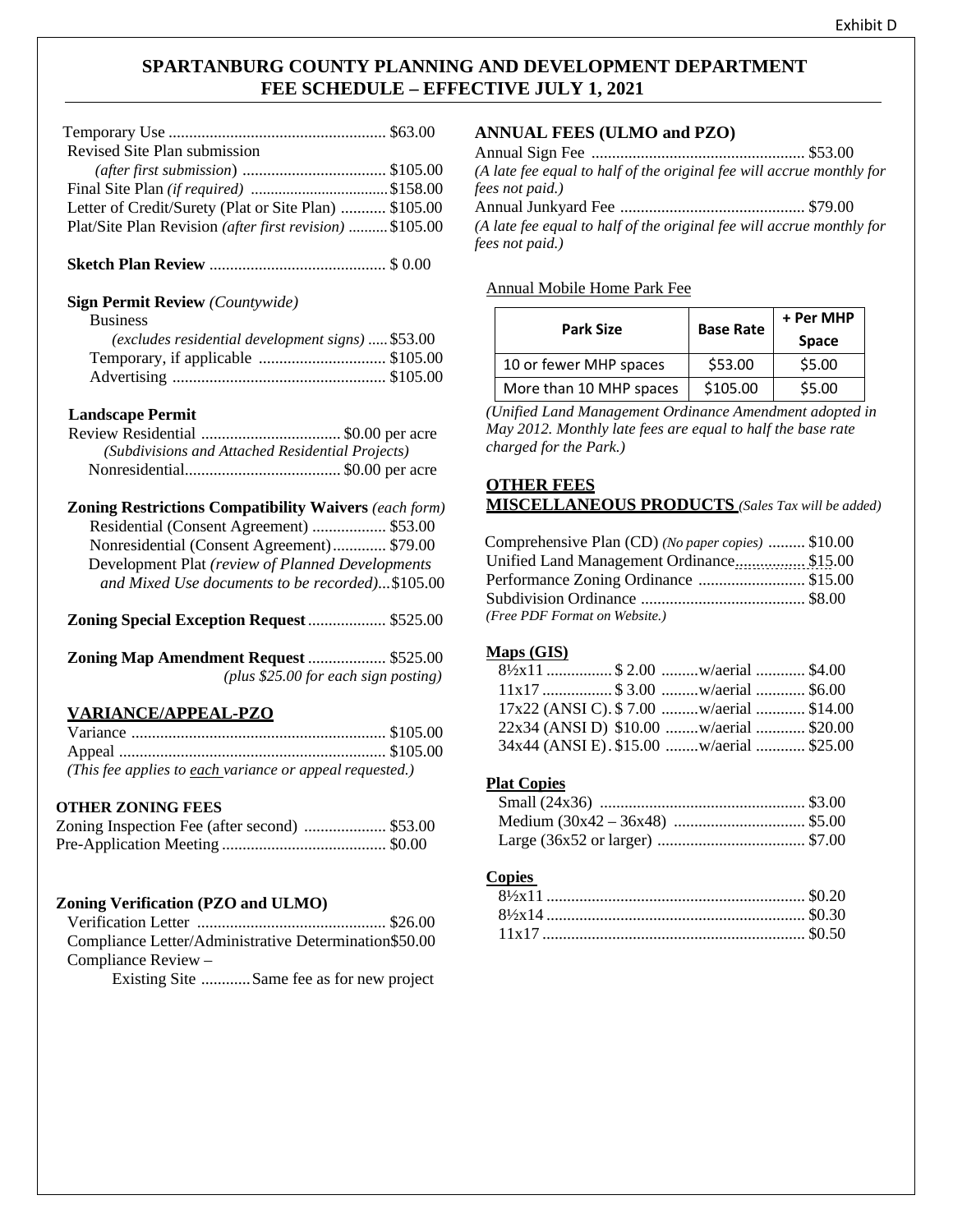## **SPARTANBURG COUNTY REGISTER OF DEEDS FEE SCHEDULE – EFFECTIVE JULY 1, 2022**

#### **COUNTY SET FEES**

| Fee Type                | <b>Base Fee</b> | <b>Additional Fee</b> |
|-------------------------|-----------------|-----------------------|
| <b>COPIES</b>           | \$0.50          | \$0.50 PER PAGE       |
| <b>CERTIFIED COPIES</b> | \$10.00         | <b>FLAT FEE</b>       |

## **RECORDING FEES (set by the State)**

| <b>Document Type</b>                                            | <b>Base Fee</b> | <b>Additional Fee</b> |
|-----------------------------------------------------------------|-----------------|-----------------------|
|                                                                 |                 |                       |
| <b>ABSTACT OF JUDGEMENT</b>                                     | \$10.00         | <b>FLAT FEE</b>       |
| <b>AFFIDAVIT-DEEDS</b>                                          | \$10.00         | <b>FLAT FEE</b>       |
| <b>AFFIDAVIT-MORTGAGES</b>                                      | \$10.00         | <b>FLAT FEE</b>       |
| <b>AGREEMENT-DEEDS</b>                                          | \$25.00         | <b>FLAT FEE</b>       |
| <b>AGREEMENT-MORTGAGES</b>                                      | \$25.00         | <b>FLAT FEE</b>       |
| <b>AIRCRAFT LIEN</b>                                            | \$10.00         | <b>FLAT FEE</b>       |
| <b>APPOINTMENT OF TRUSTEE</b>                                   | \$10.00         | <b>FLAT FEE</b>       |
| <b>ARTICLES OF DISSOLUTION</b>                                  | \$10.00         | <b>FLAT FEE</b>       |
| ASSIGNMENT OF RENTS AND LEASES                                  | \$10.00         | <b>FLAT FEE</b>       |
| <b>BANKRUPTCY NOTICE</b>                                        | \$10.00         | <b>FLAT FEE</b>       |
| <b>BOND FOR TITLE</b>                                           | \$25.00         | <b>FLAT FEE</b>       |
| <b>CANCELLATION OF ASSIGNMENT OF</b><br><b>RENTS AND LEASES</b> | \$10.00         | <b>FLAT FEE</b>       |
| <b>CANCELLATION OF LEASE</b>                                    | \$25.00         | <b>FLAT FEE</b>       |
| <b>CERTIFICATE -SEPARATE</b>                                    | \$10.00         | <b>FLAT FEE</b>       |
| <b>CERTIFICATE OF APPOINTMENT</b>                               | \$10.00         | <b>FLAT FEE</b>       |
| <b>CHARTER</b>                                                  | \$10.00         | <b>FLAT FEE</b>       |
| <b>CHARTER-AMMENDMENTS</b>                                      | \$10.00         | <b>FLAT FEE</b>       |
| <b>CHILD SUPPORT TAX LIEN</b>                                   | \$10.00         | <b>FLAT FEE</b>       |
| <b>CONTRACT-TIMBER SALES</b>                                    | \$15.00         | <b>FLAT FEE</b>       |
| <b>CONTRACT OF SALE</b>                                         | \$25.00         | <b>FLAT FEE</b>       |
| <b>CONTRACTORS LIEN</b>                                         | \$15.00         | <b>FLAT FEE</b>       |
| <b>DEATH CERTIFICATE</b>                                        | \$10.00         | <b>FLAT FEE</b>       |
| DEED-MSC                                                        | \$25.00         | <b>FLAT FEE</b>       |
| <b>DEED-TIMBER</b>                                              | \$15.00         | <b>FLAT FEE</b>       |
| DEED WITH CONSIDERATION                                         | \$15.00         | <b>FLAT FEE</b>       |
| DEED WITHOUT CONSIDERATION                                      | \$15.00         | <b>FLAT FEE</b>       |
| <b>DISCLOSURE STATEMENT</b>                                     | \$25.00         | <b>FLAT FEE</b>       |
| DOCUMENT OF RECISSION                                           | \$10.00         | <b>FLAT FEE</b>       |
| FEDERAL TAX LIEN                                                | \$10.00         | <b>FLAT FEE</b>       |
| FEDERAL TAX LIEN CANCELLATION                                   | \$10.00         | <b>FLAT FEE</b>       |
| FEDERAL TAX LIEN RELEASE                                        | \$10.00         | <b>FLAT FEE</b>       |
| <b>LEASE</b>                                                    | \$25.00         | <b>FLAT FEE</b>       |
| <b>MECHANICS LIEN</b>                                           | \$25.00         | <b>FLAT FEE</b>       |
| MECHANICS LIEN - ATTACHMENT                                     | \$10.00         | <b>FLAT FEE</b>       |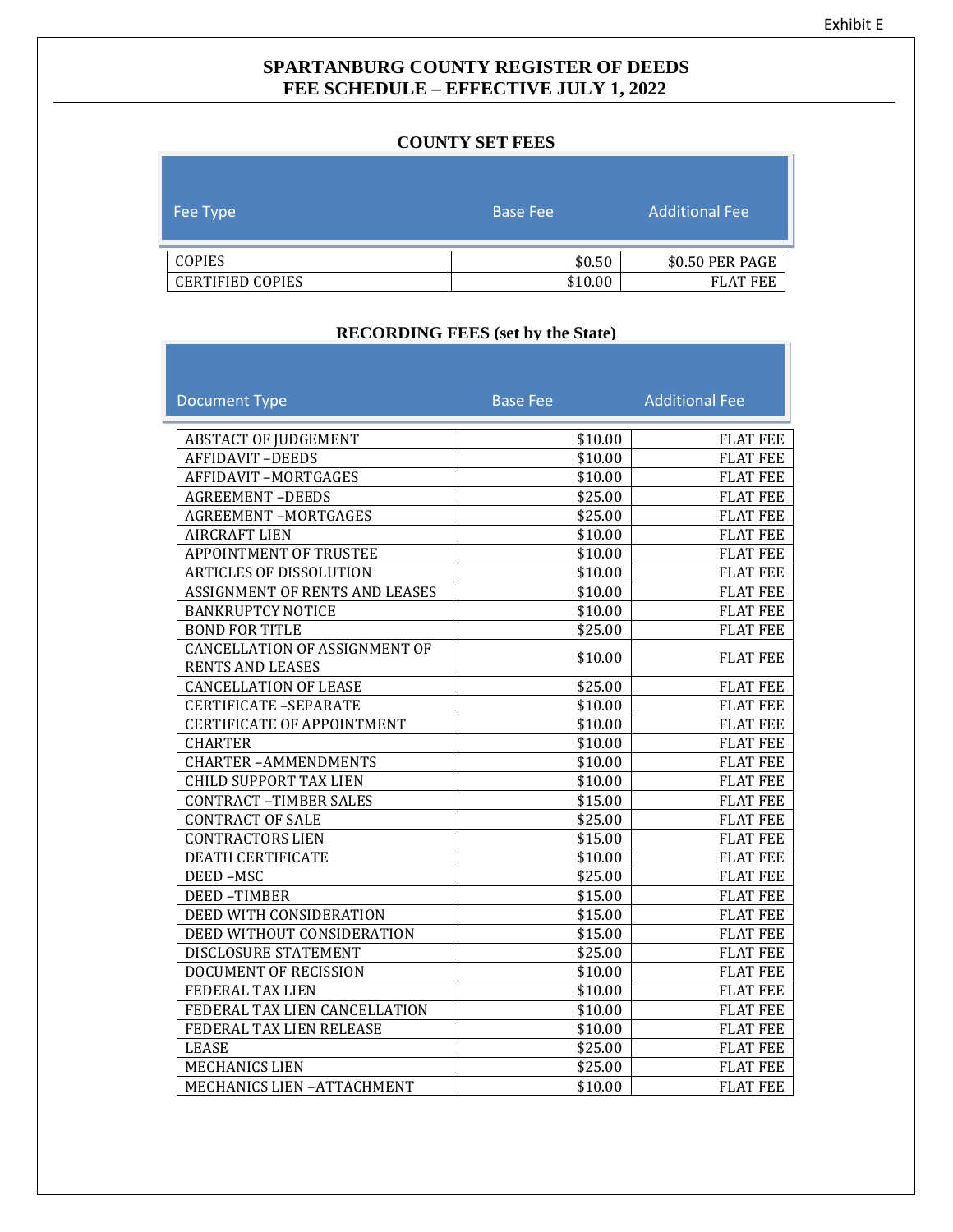## **SPARTANBURG COUNTY REGISTER OF DEEDS FEE SCHEDULE – EFFECTIVE JULY 1, 2022**

### **RECORDING FEES (set by the State)**

| <b>Document Type</b>                                   | <b>Base Fee</b>  | <b>Additional Fee</b>         |
|--------------------------------------------------------|------------------|-------------------------------|
|                                                        |                  |                               |
| <b>MECHANICS LIEN-RELEASE</b>                          | \$10.00          | <b>FLAT FEE</b>               |
| <b>MEMORANDUM OF LEASE</b>                             | \$25.00          | <b>FLAT FEE</b>               |
| MERGER                                                 | \$10.00          | <b>FLAT FEE</b>               |
| MORTGAGE                                               | \$25.00          | <b>FLAT FEE</b>               |
| MORTGAGE-ADDENDUM                                      | \$10.00          | <b>FLAT FEE</b>               |
| MORTGAGE-ASSIGNMENT                                    |                  | \$7.00 PER EACH               |
|                                                        | \$10.00          | ADDITIONAL                    |
|                                                        |                  | <b>REFERNCE</b>               |
| MORTGAGE-ASSUMPTION                                    | \$10.00          | <b>FLAT FEE</b>               |
| MORTGAGE-EXTENSION                                     |                  | \$7.00 PER EACH               |
|                                                        | \$10.00          | ADDITIONAL                    |
|                                                        |                  | <b>REFERENCE</b>              |
| MORTGAGE-MODIFICATION                                  | \$10.00          | \$7.00 PER EACH<br>ADDITIONAL |
|                                                        |                  | <b>REFERENCE</b>              |
| MORTGAGE-MSC                                           | \$25.00          | <b>FLAT FEE</b>               |
| <b>MORTGAGE -REAL PROPERTY</b>                         | \$25.00          | <b>FLAT FEE</b>               |
| <b>MORTGAGE-RELEASE</b>                                |                  | \$7.00 PER EACH               |
|                                                        | \$10.00          | ADDITIONAL                    |
|                                                        |                  | <b>REFERENCE</b>              |
| MORTGAGE-SUBORDINATION                                 |                  | \$7.00 PER EACH               |
|                                                        | \$10.00          | ADDITIONAL                    |
|                                                        |                  | <b>REFERENCE</b>              |
| MORTGAGE CANCELLATION                                  |                  | \$10.00 PER EACH              |
|                                                        | \$10.00          | ADDITIONAL                    |
|                                                        |                  | <b>REFERENCE</b>              |
| OFFICIAL BOND                                          | \$10.00          | <b>FLAT FEE</b>               |
| <b>OPTION</b>                                          | \$25.00          | <b>FLAT FEE</b>               |
| PLAT-ANY SIZE                                          | \$25.00          | <b>FLAT FEE</b>               |
| <b>POWER OF ATTORNEY</b>                               | \$25.00          |                               |
|                                                        |                  | <b>FLAT FEE</b>               |
| IF DEPLOYMENT ORDERS TO                                | <b>NO CHARGE</b> |                               |
| "COMBAT ZONE" ARE PRESENTED                            |                  |                               |
| POWER OF ATTORNEY -REVOCATION                          | \$10.00          |                               |
|                                                        |                  | <b>FLAT FEE</b>               |
| IF DEPLOYMENT ORDERS TO<br>"COMBAT ZONE" ARE PRESENTED | NO CHARGE        |                               |
| RESTRICTIVE COVENANTS                                  | \$25.00          | <b>FLAT FEE</b>               |
| RIGHT OF WAY EASEMENT                                  | \$25.00          | <b>FLAT FEE</b>               |
| RIGHT OF WAY EASEMENT WITH                             |                  | <b>FLAT FEE</b>               |
| CONSIDERATION                                          | \$25.00          |                               |
| <b>STATE TAX LIEN</b>                                  | \$10.00          | <b>FLAT FEE</b>               |
| STATE TAX LIEN CANCELLATION                            | \$10.00          | <b>FLAT FEE</b>               |
| STATE TAX LIEN EXPUNGEMENT                             | \$10.00          | <b>FLAT FEE</b>               |
| STATE TAX LIEN RELEASE                                 | \$10.00          | <b>FLAT FEE</b>               |
| TRADE NAME / DBA                                       | \$10.00          | <b>FLAT FEE</b>               |
| TRUST INDENTURE -MORTGAGES                             | \$25.00          | <b>FLAT FEE</b>               |
| <b>UCC</b>                                             | \$25.00          | <b>FLAT FEE</b>               |
| UCC-ADDITIONAL DEBTOR                                  | NO CHARGE        |                               |
|                                                        |                  |                               |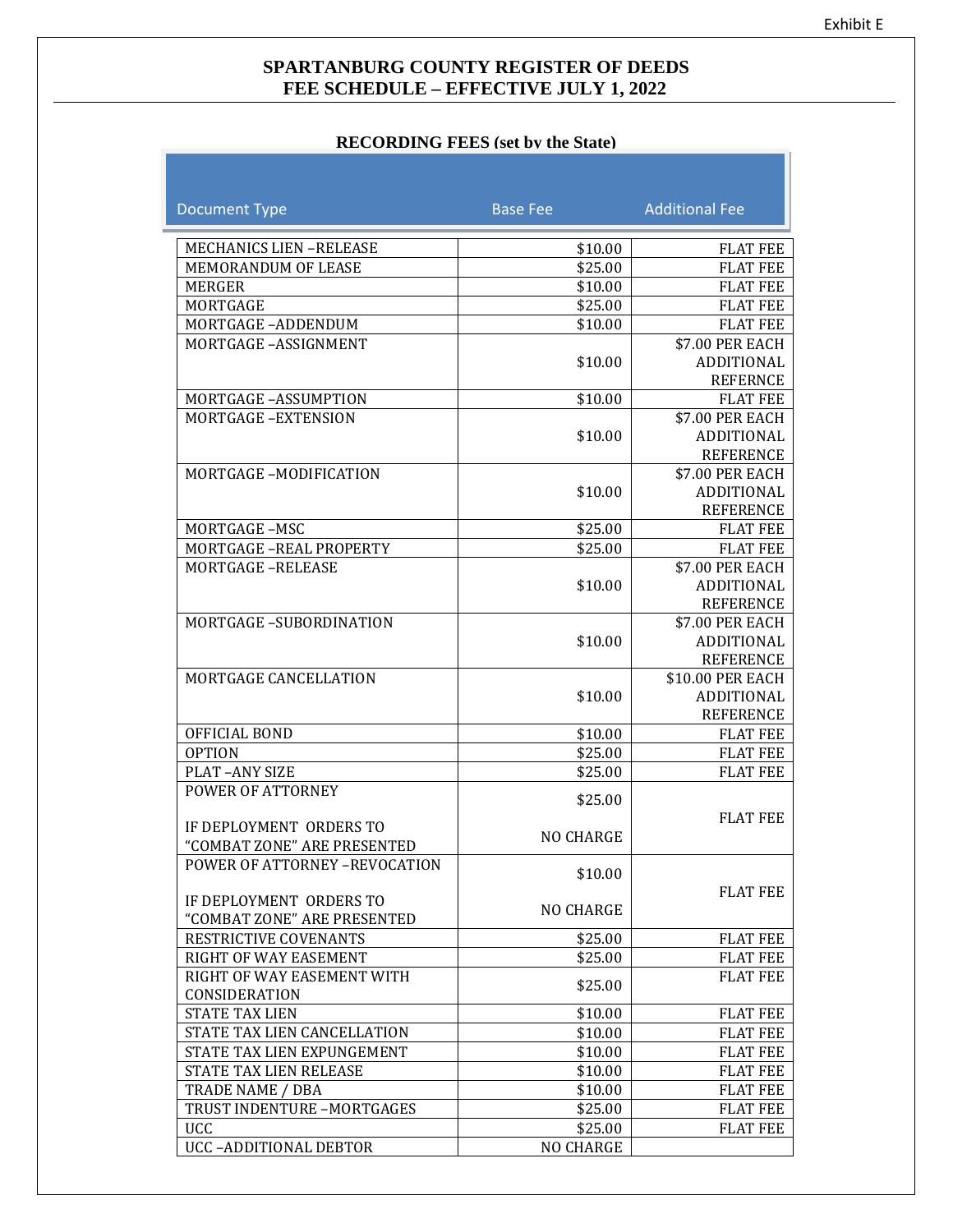## **SPARTANBURG COUNTY REGISTER OF DEEDS FEE SCHEDULE – EFFECTIVE JULY 1, 2022**

## **RECORDING FEES (set by the State)**

| Document Type           | <b>Base Fee</b> | <b>Additional Fee</b> |
|-------------------------|-----------------|-----------------------|
| <b>UCC-AMENDMENT</b>    | \$25.00         | <b>FLAT FEE</b>       |
| UCC-ASSIGNMENT          | \$25.00         | <b>FLAT FEE</b>       |
| UCC-CONTINUATION        | \$25.00         | <b>FLAT FEE</b>       |
| UCC-PARTIAL RELEASE     | \$25.00         | <b>FLAT FEE</b>       |
| <b>UCC-TERMINATION</b>  | \$25.00         | <b>FLAT FEE</b>       |
| <b>WAIVER-DEEDS</b>     | \$25.00         | <b>FLAT FEE</b>       |
| <b>WAIVER-MORTGAGES</b> | \$25.00         | <b>FLAT FEE</b>       |

# **DEED STAMPS (set by State)**

| Document Type                                                        | Deed Tax Fee                                                                                                                                                                                            |
|----------------------------------------------------------------------|---------------------------------------------------------------------------------------------------------------------------------------------------------------------------------------------------------|
| DEED WITH CONSIDERATION<br>RIGHT OF WAY WITH<br><b>CONSIDERATION</b> | DEED TAX - \$1.30 STATE AND \$0.55 COUNTY<br>FOR EACH \$500.00 OF CONSIDERATION; \$2.60<br>STATE AND \$1.10 COUNTY FOR EACH<br>\$1000.00 OF CONSIDERATION EXCEPT THOSE<br>EXEMPT PER ATTACHED AFFIDAVIT |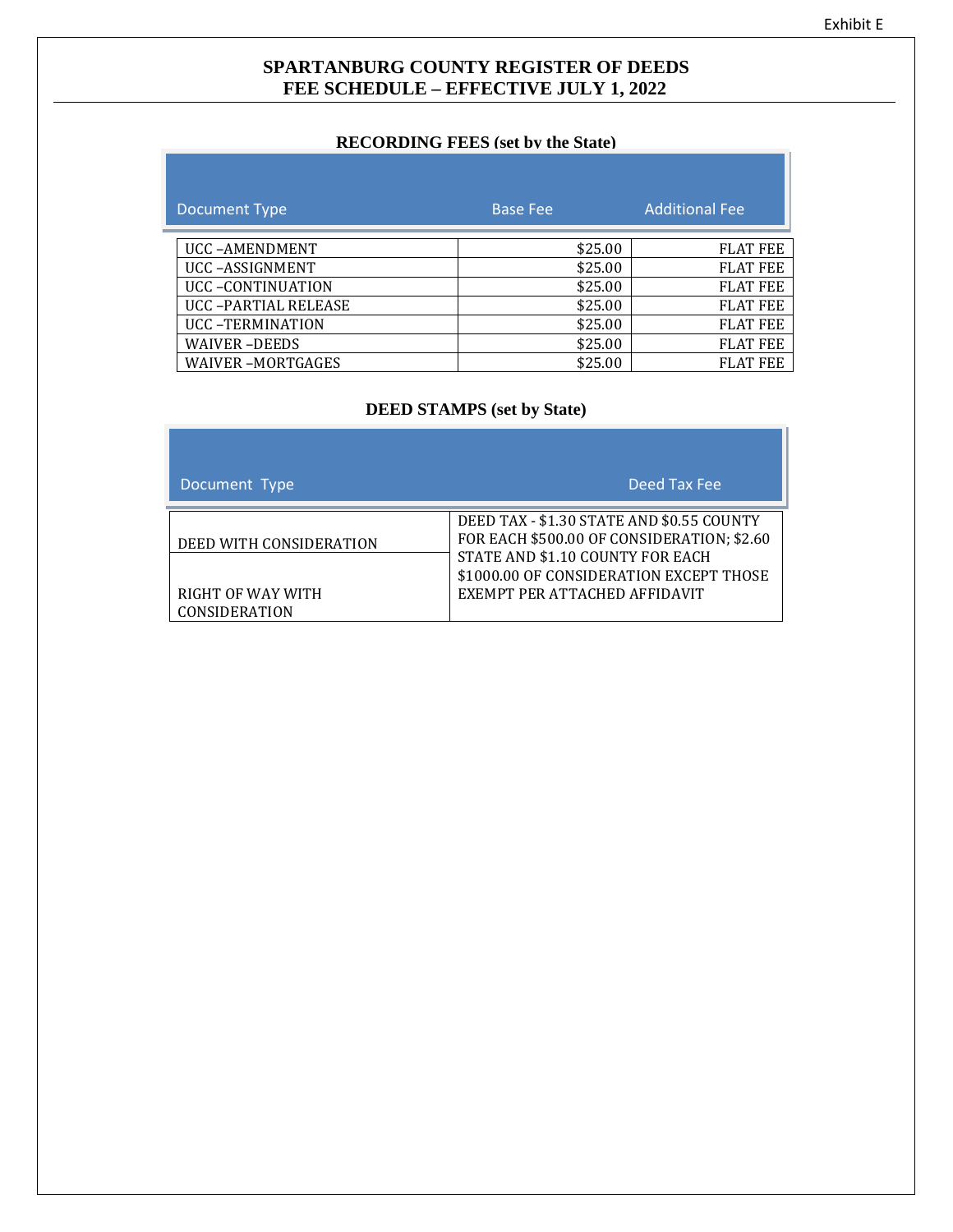## **SPARTANBURG COUNTY WELLFORD LANDFILL FEE SCHEDULE - EFFECTIVE JULY 1, 2022**

| <b>Fee Name</b> | <b>Standard Base/Category</b>     | <b>County Fee</b> |  |
|-----------------|-----------------------------------|-------------------|--|
|                 | Municipal Solid Waste (MSW)       | \$33.00 per ton   |  |
|                 | Construction & Demolition (C&D)   | \$30.00 per ton   |  |
|                 | Yard Waste Debris                 | \$15.00 per ton   |  |
| Commercial      | <b>Lead Based Material</b>        | \$37.00 per ton   |  |
| Disposal Fee    | <b>Electronic Recycling</b>       | \$500.00 per ton  |  |
|                 | Carboard Surcharge                | \$66.00 per ton   |  |
|                 | Mixed Load Surcharge              | \$37.00 per ton   |  |
|                 | <b>Special Handling Surcharge</b> | \$100.00          |  |
| Mulch Loading   |                                   | $$5.00$ per load  |  |
| Fee             | County Charge                     |                   |  |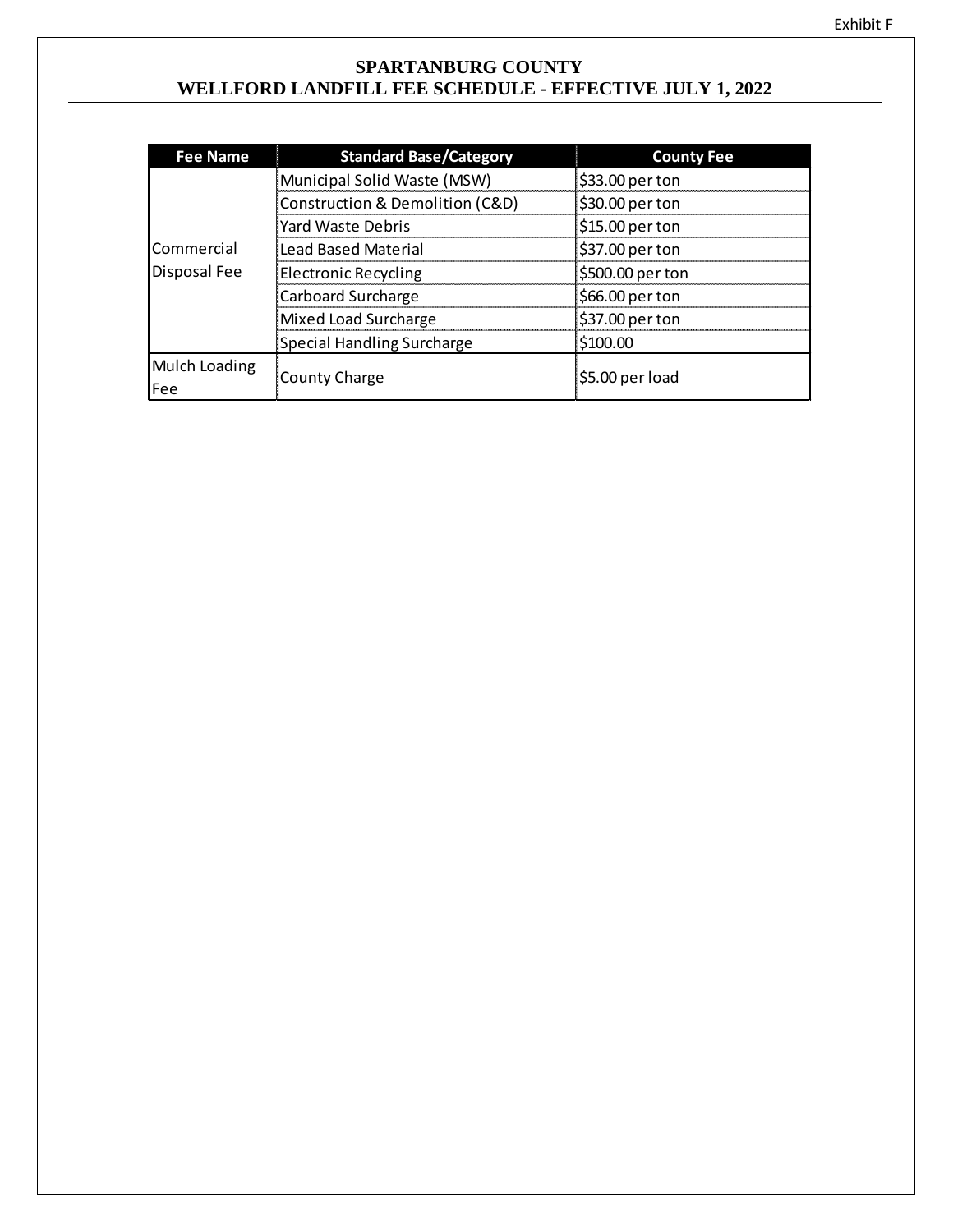## **SPARTANBURG COUNTY MISCELLANEOUS FEE SCHEDULE BY DEPARTMENT EFFECTIVE JULY 1, 2022**

| <b>Department</b>         | <b>Fee Name</b>       | <b>Standard Base/Category</b>                                   | <b>County Fee</b>                                                                 |
|---------------------------|-----------------------|-----------------------------------------------------------------|-----------------------------------------------------------------------------------|
|                           | <b>Returned Check</b> |                                                                 |                                                                                   |
| Countywide                | Fee                   |                                                                 | \$30.00                                                                           |
| Assessor                  | Digital Data          | <b>Assessor Property Data</b>                                   | Available Online                                                                  |
|                           |                       | Autopsy Report (for non-family                                  |                                                                                   |
| Coroner                   |                       | member)                                                         | $$150.00$ plus tax                                                                |
|                           | Data Fee              | Toxicology Report (for non-family<br>member)                    | \$100.00 plus tax                                                                 |
| Coroner                   | Photo Fee             | Digitally or Printed                                            | \$0.25 per photo                                                                  |
|                           |                       | Map size (letter) 8.5x11" portrait or<br>landscape              | First 2 are free, additional are<br>\$2.00 plus tax; w/ aerial \$4.00<br>plus tax |
|                           |                       | Map size (tabloid) 11x17" portrait or                           | \$3.00 plus tax; w/ aerial \$6.00                                                 |
| Geographic                |                       | landscape                                                       | plus tax                                                                          |
| Information               | Printing              | Map size "C" 17x22" portrait or landscape                       | \$7.00 plus tax; w/ aerial \$14.00                                                |
| Systems (GIS)*            |                       |                                                                 | plus tax                                                                          |
|                           |                       | Map size "D" 22x34" portrait or                                 | \$10.00 plus tax; w/ aerial \$20.00                                               |
|                           |                       | landscape                                                       | plus tax                                                                          |
|                           |                       | Map size "E" 34x44" portrait or landscape                       | \$15.00 plus tax; w/ aerial \$25.00<br>plus tax                                   |
|                           | Digital Data**        | 2016 color complete county ECW and                              |                                                                                   |
|                           |                       | TIFF formats only (2020 is being<br>processed)                  | <b>Available Online</b>                                                           |
|                           |                       | 2013 2" and 5" Contours (2020 is being                          |                                                                                   |
|                           |                       | processed)                                                      | Available Online                                                                  |
| Geographic<br>Information |                       | <b>Current County Council District, County</b>                  |                                                                                   |
| Systems (GIS)*            |                       | Line, Municipality, FEMA Flood Plains,                          |                                                                                   |
|                           |                       | Railroad, Fire District, School District,                       |                                                                                   |
|                           |                       | Senate District, House District, Stream                         | <b>Available Online</b>                                                           |
|                           |                       | Centerline, Street, Lakes, Tax Parcels,                         |                                                                                   |
|                           |                       | Voting Precincts, Parcels, Street                               |                                                                                   |
|                           |                       | Centerlines, and Municipalities                                 |                                                                                   |
| Circuit Solicitor         | Discovery Fee         | Data on CD                                                      | \$15.00                                                                           |
|                           |                       | Data on DVD                                                     | \$20.00                                                                           |
| Community<br>Development  | Data Fee              | Annual Action Plan, Consolidated Plan,<br>or CAPER printed copy | \$25.00 plus tax                                                                  |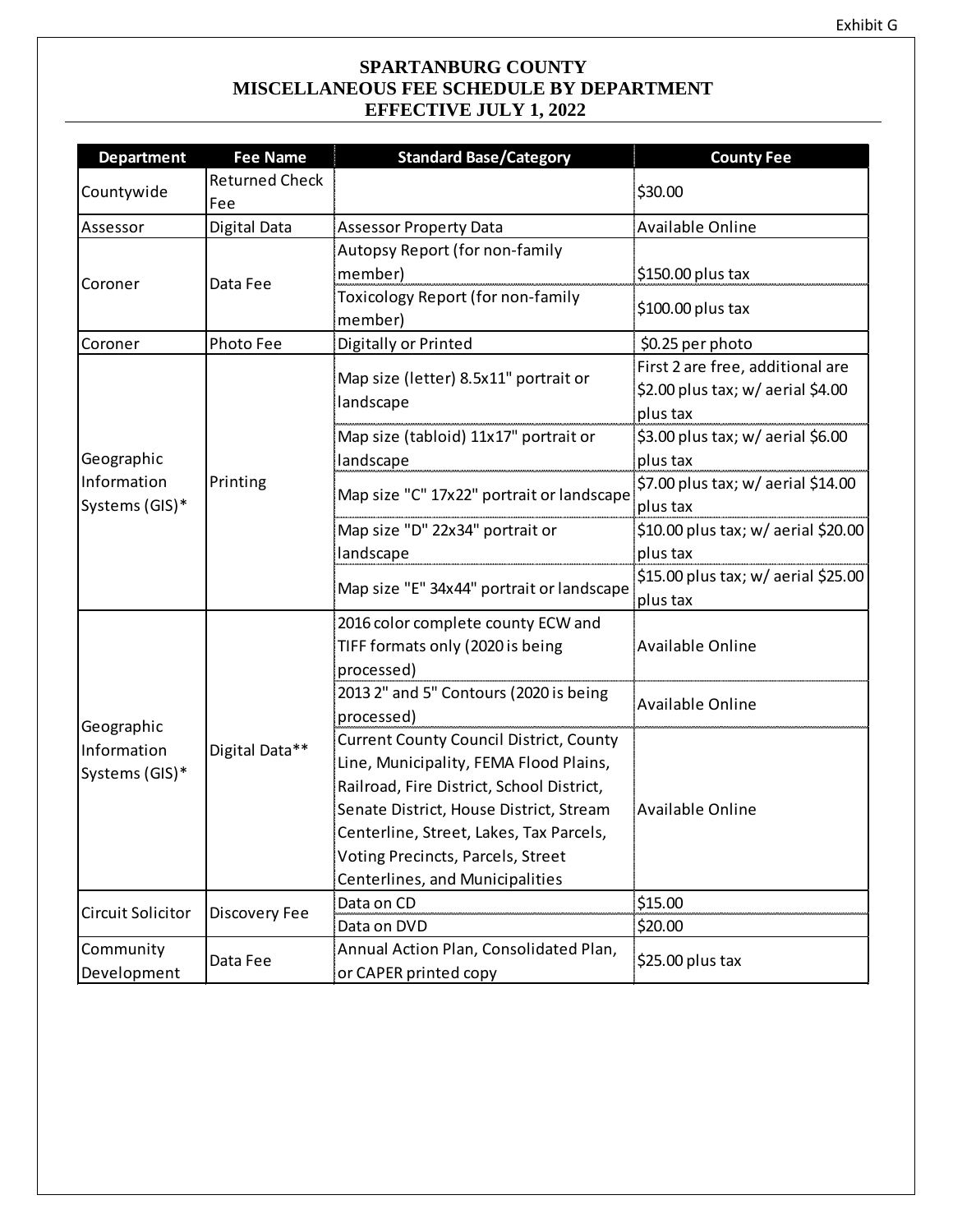## **SPARTANBURG COUNTY MISCELLANEOUS FEE SCHEDULE BY DEPARTMENT EFFECTIVE JULY 1, 2022**

| <b>Department</b>                               | Fee Name                        | <b>Standard Base/Category</b>                                                           | <b>County Fee</b>                                                                                                  |
|-------------------------------------------------|---------------------------------|-----------------------------------------------------------------------------------------|--------------------------------------------------------------------------------------------------------------------|
| <b>Probate Court</b>                            | Marriage License County Portion |                                                                                         | \$60.00                                                                                                            |
| <b>Probate Court</b>                            | Wedding<br>Ceremony Fee         | County charge                                                                           | \$85.00 at the Courthouse;<br>\$150.00 after hours at the<br>Courthouse; \$200.00 away from<br>the County property |
|                                                 |                                 | <b>Cost 1: Conversion and Notification</b>                                              | \$30.00                                                                                                            |
| Delinguent Tax<br><b>Tax Collector</b><br>Costs |                                 | Cost 2: Forms, Processing Notices,<br>Postage for Certified Mailing, Certified<br>Forms | \$55.00                                                                                                            |
|                                                 |                                 | Cost 3: Posting, Processing, Research,<br>Newspaper Advertisement                       | \$50.00                                                                                                            |
|                                                 |                                 | Cost 4: Title Research, Collection                                                      | \$70.00                                                                                                            |
| Treasurer                                       | Decal Fee                       | Processing fee for transmitting DMV<br>information                                      | \$1.00                                                                                                             |